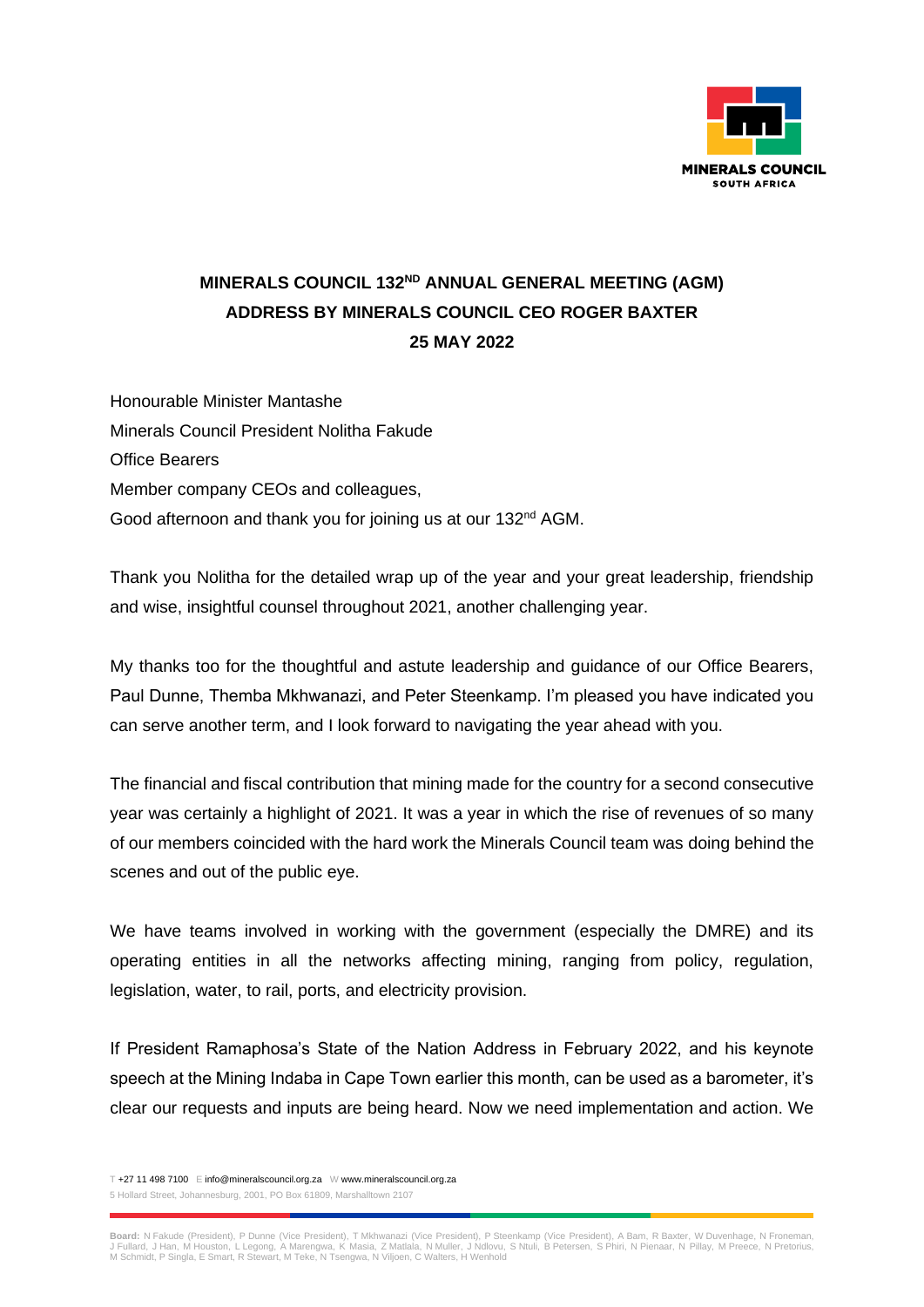

need cabinet ministers, directors general, and their departmental staff to act on the President's words.

President Ramaphosa's assertion in his February speech that the private sector is responsible for 80% of economic activity and jobs is a significant concession that the state has neither the skills nor the capacity to right the economy on its own. Partnership with the private sector is critical. It must be implemented and enhanced to revive our economy and to set it firmly on a trajectory of inclusive growth and vital job creation. We are more than ready and willing to play our role.

The benefits of a cooperative and collaborative relationship between the DMRE and other government departments, the mining industry and organised labour was evidenced by the safe and sustainable return to work of the sector during the 2020, well ahead of any other major economic segment of the country. It was through the close work with the Departments of Minerals and Energy, Health and Labour that the mining industry was able to stabilise country after the economic shock of a comprehensive lockdown and dramatic slowing of economic activity. In 2021, once again with the departments already mentioned and in partnership with organised labour, mining companies have led the way in vaccinations. Our 75% vaccination rate shows how important it is for #MakingMiningMatter.

The Minerals Council has published our annual Facts and Figures Review, "the state of the mining nation" compiled by the Minerals Council economics team, which has become a regular feature of the annual calendar, and a benchmark for analysing and understanding the South African mining and metals sector.

Some of the highlights of 2022 were:

- For the first time, the value of mining production topped more than R1 trillion **-** a 31% improvement on the previous year, which was already a remarkable year:
- Contributed R480.9 billion to GDP (2020: R353.2 billion) and mining's contribution of 8.6% to GDP is its highest in at least a decade.
- Although production has recovered 11,2% from the low base in 2020, the 20-year index of mining production shows that sector production has not recovered since the 2000/2006 peak.
- Input costs have generally increased more rapidly than commodity prices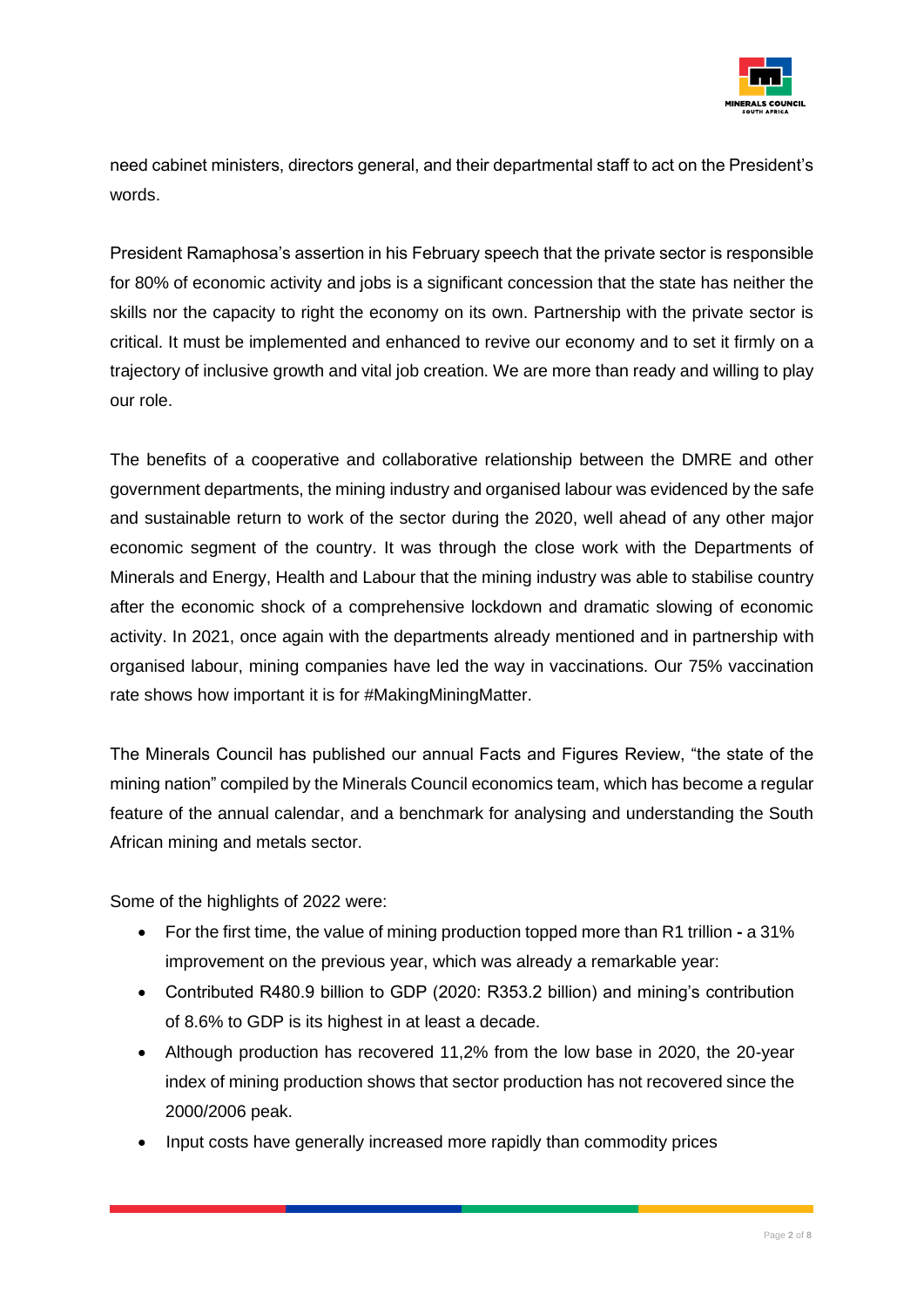

- Average employment levels in 2021 were up, at around 459,000 people, an increase of about 6,000 people compared to 2020, offsetting the jobs lost to Covid-related constraints in the sector. This, in a country of rising unemployment, is a tremendous achievement.
- The R70.6 billion paid to the fiscus in company taxes and royalties was 70% higher than in 2020. As has been acknowledged, it is largely thanks to mining that the Minister of Finance has been able to halt the country's debt spiral, which has been reaching worrying proportions. It enabled the government to extend its social grants programme.
- Paid employees R153.8 billion (2020: R151.7 billion) and contributed R27.0 billion (2020: R26.0 billion) to PAYE on behalf of employees.
- Saw primary mineral sales amounting to R849.6 billion (2020: R609.1 billion).
- Exported R841.6 billion worth of minerals (2020: R577.0 billion). This is a value metric because of commodity prices. Tonnages remained disappointing due to rail and port constraints.

The past year alone shows profoundly the importance of a thriving mining sector. In addition to that, mining has a multiplier effect: for every R1 million spent on mining production, R1.3 million is added to South Africa's GDP, and the government gains another R330,000 in revenue. Unnecessary obstacles to growth are extremely costly, not only to our industry.

However, we cannot be self-satisfied. The fact is that these positive trends are thanks largely to the cooperation with the DMRE under lockdown and state of the commodities markets. When we measure production trends, we have little to smile about as production levels are still significantly below the peak of the six years up to 2006.

One the most pressing area of work for the Minerals Council is Transnet. We have the MCSA Office Bearers and dedicated teams for each of the bulk commodities, coal, chrome, manganese and iron ore, robustly engaging Transnet's management team and the various Ministers regularly to raise concerns of our concerns and to propose solutions and assistance. We remain committed to seeking solutions for the difficulties in Transnet that have cost our bulk mineral members R35bn in lost opportunity when delivered tonnes are measured against what was targeted.

The expertise the mining industry can bring to effective security interventions is in evidence on the COAL link corridor where our members have invested more than R100 million in technology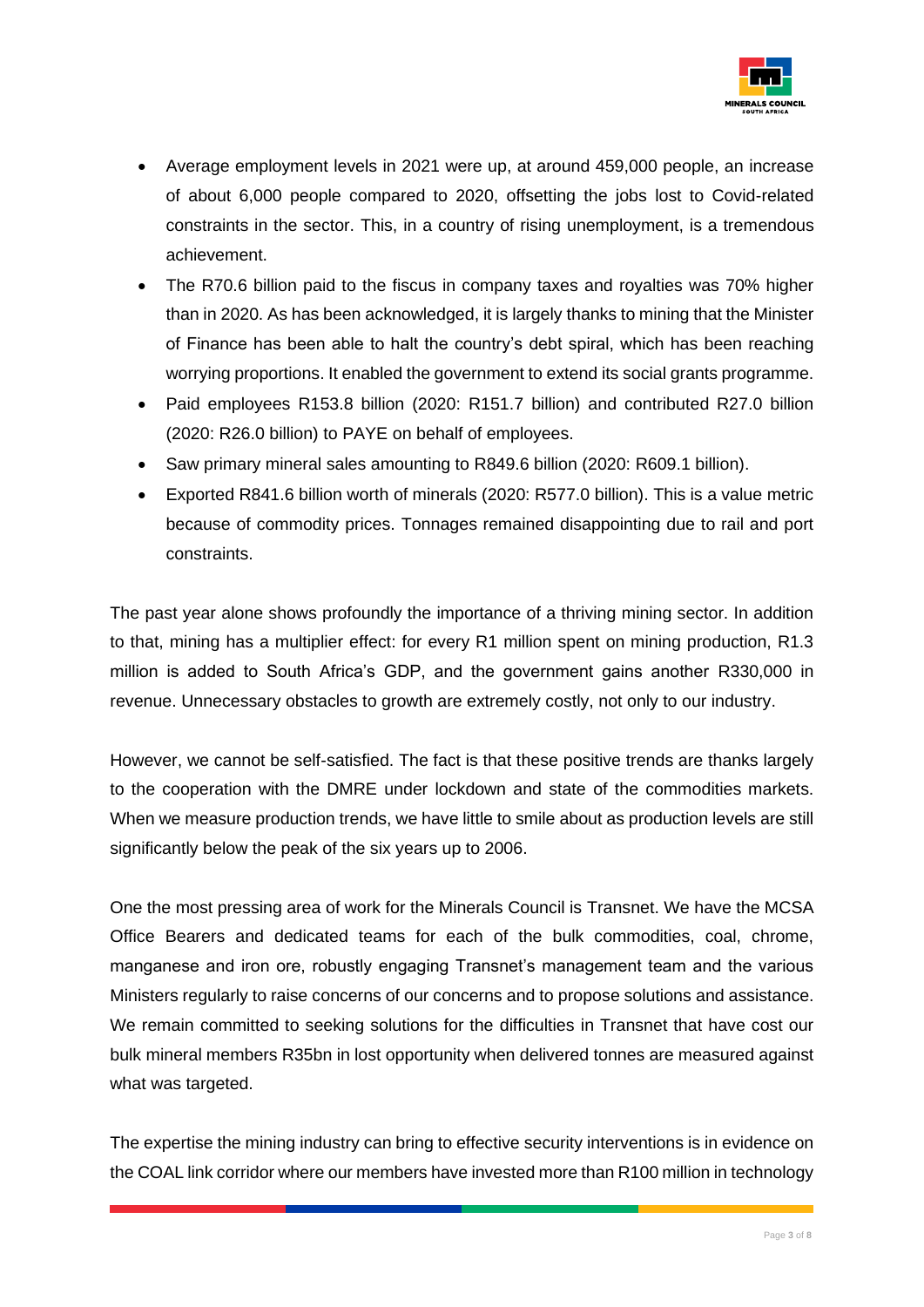

and specialised security services to help Transnet combat theft and vandalism on the railway with a high level of success. Other bulk mineral export channels are considering replicating the model to remove one of the constraints curtailing railed exports.

We have not calculated the Transnet-related losses the mining industry may incur this year, but the early indications are not good. Our focus is on getting Transnet's tonnages back to target in partnership with Transnet.

Through ongoing intensive discussions with the national security advisor in the Presidency, and close work with the security cluster we have started seeing action on the mine security front, with several high-profile policing actions to tackle illegal mining. These are a most welcome start to address the high levels of crime experienced by our members.

The level of theft of copper is deeply concerning, affecting our members' operations directly through theft of copper cabling from mines, Transnet, Eskom.

Procurement mafia, self-serving gangs stirring up community unrest, try extorting supply and employment contracts from our members or participation in expansion or renewable energy projects. This has the effect of stifling investment and delaying projects to the detriment of the mines, communities, and national economy. This is an area that we need to see concerted efforts to arrest and convict the perpetrators.

Nico Swart, a senior manager at Richards Bay Minerals, was shot dead in May 2021 as community unrest over unhappiness with procurement contracts and employment opportunities for locals led to a suspension of mining there. In the Burgersfort, Steelpoort and Lydenburg area of Limpopo where platinum group metals and chrome are mined and processed, companies lost R1.2 billion in revenue due to community unrest that disrupted mining operations.

The Minerals Council is working with all the relevant authorities in the security, and criminal justice cluster to improve the security situation for the mining sector.

While the Minerals Council supports the creation of a formalised artisanal mining sector but not the legalisation of illegal mining. Safety, environmental and ethical mining in an artisanal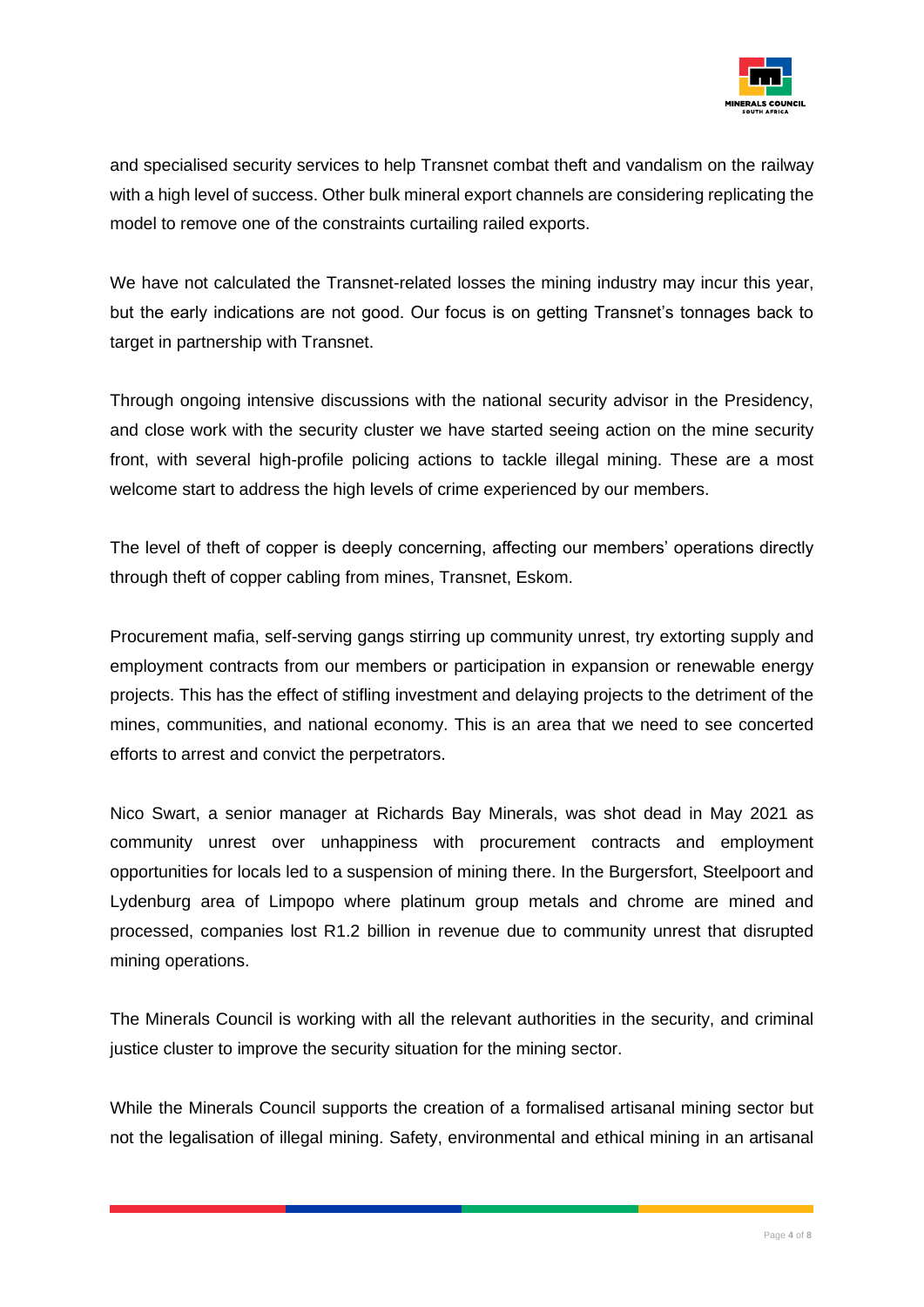

sector must be upheld. The recent publication of the DMRE's Artisanal and Small-Scale Mining Policy is under consideration by the Minerals COuncil.

We are seeing the start of fundamental structural reforms that will allow the private sector to play a much greater role in the economic arenas dominated by the government.

Of these, energy is the most urgent.

The relaxation of licence requirements up to 100MW for embedded energy projects by President Ramaphosa in June 2021 was the most significant structural reform in 20 years. It is fully supported by the Minerals Council and its members, which rapidly assembled a project pipeline of energy projects in excess of 4.2GW worth more than R65 billion. These projects, which are predominantly in renewable energy, represent about a third of the industry's electricity consumption. They will substantially contribute to bridging South Africa's large electricity supply deficit, diversify the country's energy supply, reducing the sector's carbon footprint and stabilising mining's energy costs Eskom will remain a base load supplier of electricity for the mining industry.

However, we have raised our concerns with President Ramaphosa, Minister Mantashe and the Vulindlela team about the length of time it takes to complete the environment authorisation process, change of land use, and water use licence applications, all of which can take between 18 and 24 months. Agreements to link to Eskom's grid can take up to 210 days more. All these agreements and approved applications are needed before the project can be lodged with Nersa. Minister Mantashe has said Nersa will not take longer than two months to finalise these projects. We have the commitment from Eskom to halve the grid tie connection time. The two recently announced NERSA authorised 100MW mining solar plants show great progress.

Not only do we need smart-tape throughout the process but we also need Eskom to boost transmission capacity from the Northern Cape, Western Cape and Eastern Cape, the provinces most suited for solar and wind energy projects, so that electricity can be sent to inland users.

The Minerals Council and its members will play a role in a just energy transition, ensuring nobody is left behind as we move to a low-carbon future.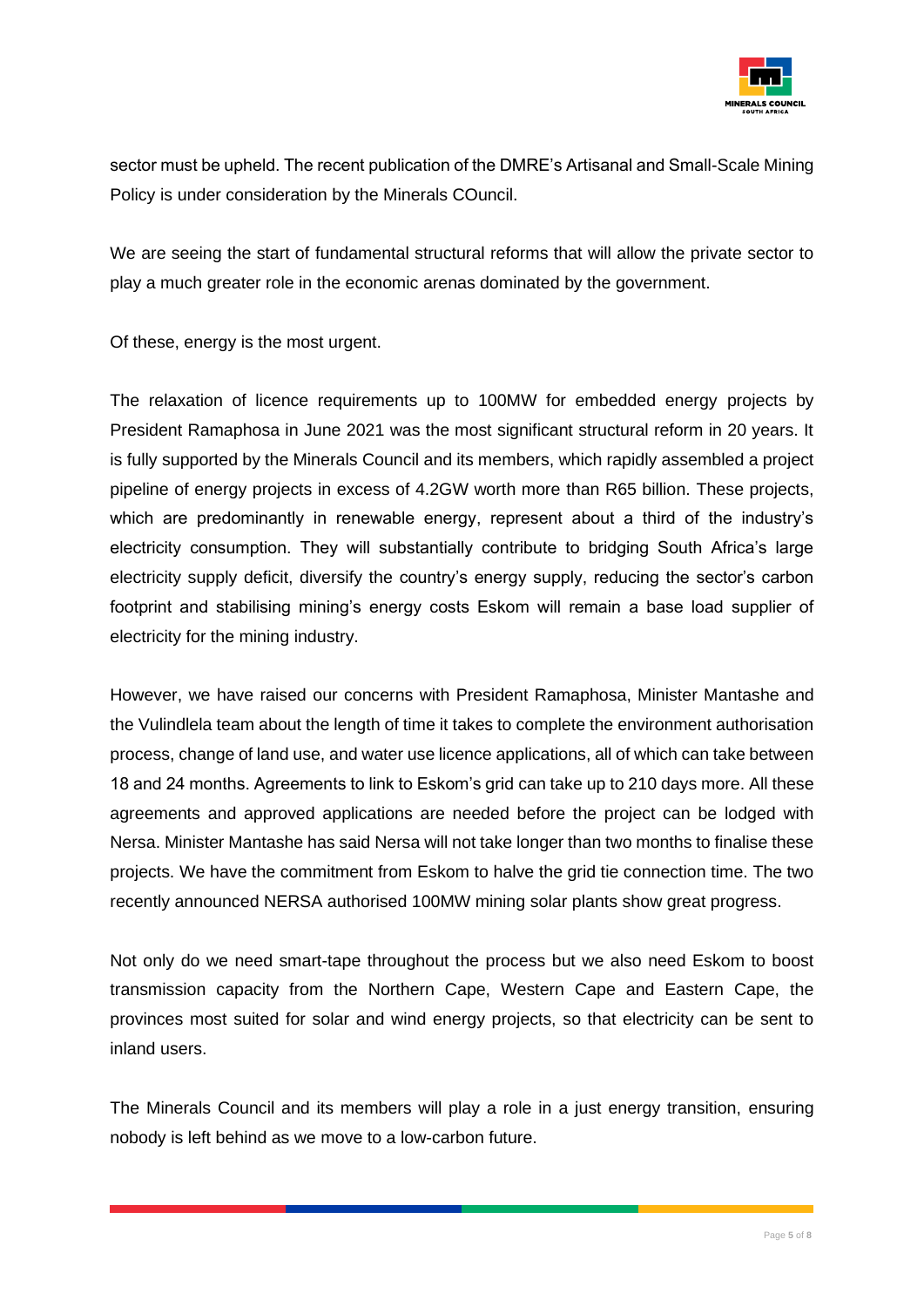

Our coal-mining members employ more than 90,000 people, Eskom, which uses our coal employs 40,000 and tens of thousands more people in communities around collieries rely on coal mining for their livelihoods. While we have aligned the Minerals Council with achieving net zero carbon emissions by 2050, we are keenly aware this is a process that must be carefully and pragmatically managed so that employees and communities are not worse off.

We do understand the reality that, as we undergo a "just transition" to more sustainable energy forms, South Africa's energy history means a shift to renewable energy is not going to happen overnight. As part of the transition, we need to find cleaner ways of using coal.

We need calmer, and science-based discussions on this question. And we need an informed discussion on how to enable coal mining communities manage the transition. But we also need to ensure that we have primary energy security and that we take care of our own developmental objectives as a country. While the role of coal in domestic energy generation will decline over the next three decades, it will remain a critical part of our energy mix.

There are exciting possibilities for shift to a cleaner energy mix. The hydrogen economy is one of these and the Minerals Council has been in the various discussions on the opportunity. The Council has established its own Hydrogen Leadership Forum, and will progress the agenda in partnership with other key stakeholders.

Our efforts to achieve policy and regulatory certainty in the mining industry continued to be an area of focus. Significant work was done on kay areas of environment, tax, migrant labour, covid policies during the year. The Minerals Council also made progress on the Charter through the judicial review application outcome. A senior delegation from the Minerals Council, led by our President, Nolitha Fakude, met Minister Gwede Mantashe and his officials soon after the judgment was handed down, and reiterated the mining industry's unwavering commitment to transformation, stressing that the judgment setting aside aspects of the Charter had not changed or derailed that commitment. In turn, Minister Mantashe told Parliament that the department would not appeal the judgment.

While this is a positive development, there have been calls from various stakeholders and political parties in Parliament for the Charter to be made a regulatory instrument. The Minerals Council has appeared before the Parliamentary Portfolio Committee on Mineral Resources and Energy to recommit the industry to transformation and to highlight the many mechanisms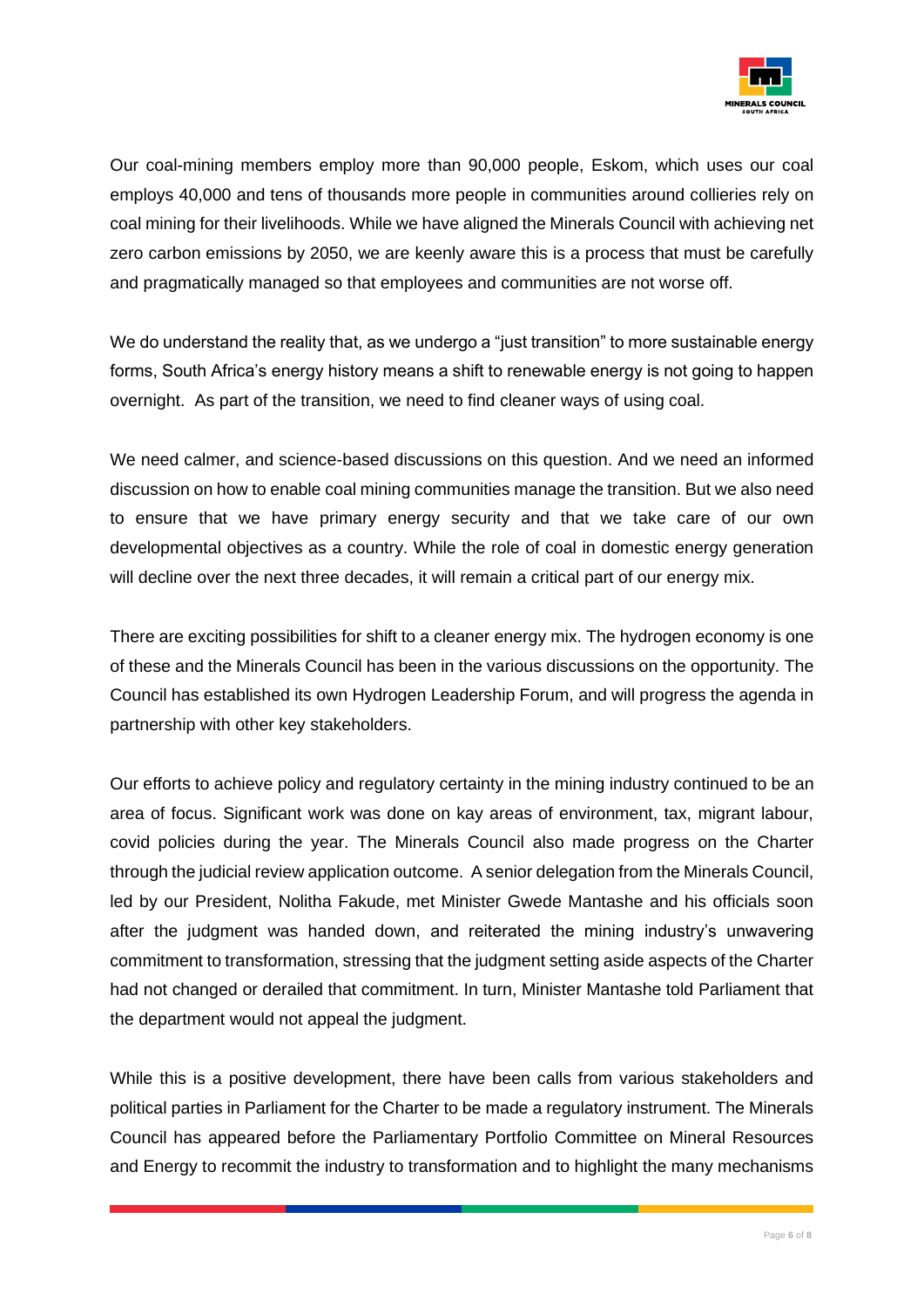

available in the Mineral and Petroleum Resources Development Act to enforce transformation without the need to change the status of the Charter. We are looking to go beyond what the Charter requires of us to truly transform the mining industry and ensure inclusive, sustainable growth.

We have held numerous meetings with Minister Mantashe and his officials about addressing the backlog of about 4,000 mining and prospecting rights as well as mineral right transfers. We are let to understand that a further 1,000 outstanding rights have been resolved, but we are urging the DMRE to make faster progress. Without these rights, the industry simply cannot grow or be a sustainable source of jobs and revenue for the country. Key to unlocking these rights and future applications is a fully functioning, transparent, corruption-free cadastral system. The Minerals Council and our members have offered to contribute towards such a system. However, the Department and the SITA has opted for a bespoke system, which we don't think is the right solution.

On the newly published exploration plan the Minerals Council is broadly supportive. However, the exploration strategy seems out of synchronisation with the exploration plan and does not find resonance with our view.

Mining Indaba was a positive event in several ways. The speech by President Ramaphosa at the conference touched on the constraints we face as an industry, which was heartening, but now the key is implementation. The government must start resolving these constraints. At the Indaba, we heard Minister Mantashe express his frustration with the cadastral system. Again, we are standing by, ready to assist.

Looking ahead, one of our key internal challenges is making material further progress in improving safety in the mining sector. With the commitment of the industry's leadership and working closely with government, our trade union partners, and other key stakeholders, we are focused on making mining safer and substantially reducing the level of fatalities in the mining sector. To this end just under half of the Minerals Council's team and budget are focused on addressing safety and health issues including the critical challenges of falls of ground and accidents caused by transport and associated machinery. We are also investigating and adopting relevant leading practices from around the world through our MOSH team, which also helps in our journey towards zero harm.